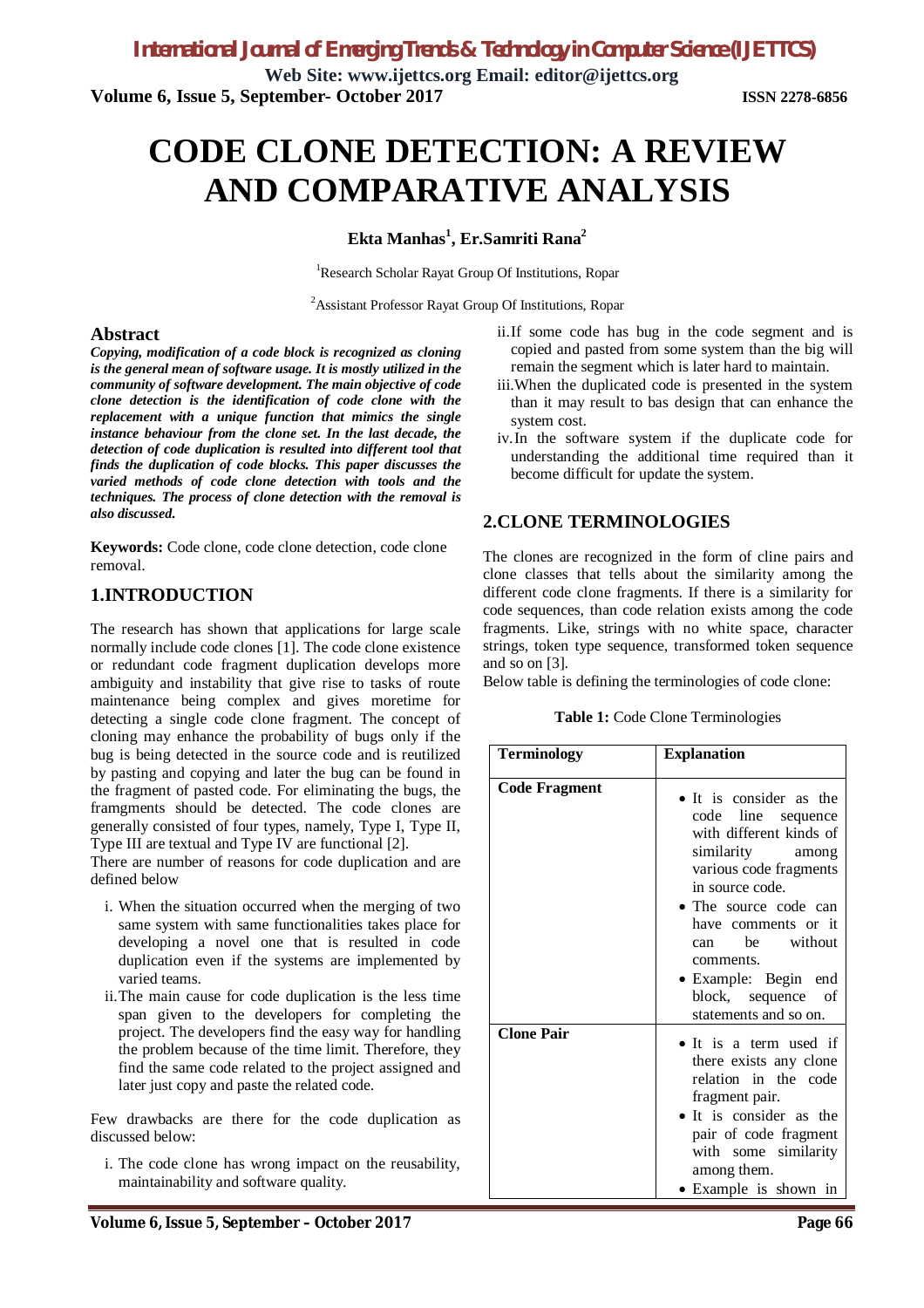# *International Journal of Emerging Trends & Technology in Computer Science (IJETTCS)*

#### **Web Site: www.ijettcs.org Email: editor@ijettcs.org Volume 6, Issue 5, September- October 2017 ISSN 2278-6856**

|                    | figure 1.                                                                                                                                                                                                                                                                                                                                                                                                                                                                                                                                                                                                                                                                                                                                                                                                                                                       |
|--------------------|-----------------------------------------------------------------------------------------------------------------------------------------------------------------------------------------------------------------------------------------------------------------------------------------------------------------------------------------------------------------------------------------------------------------------------------------------------------------------------------------------------------------------------------------------------------------------------------------------------------------------------------------------------------------------------------------------------------------------------------------------------------------------------------------------------------------------------------------------------------------|
|                    |                                                                                                                                                                                                                                                                                                                                                                                                                                                                                                                                                                                                                                                                                                                                                                                                                                                                 |
| <b>Clone Set</b>   | • It is known as the set<br>$\sigma$<br>all similar<br><b>or</b><br>identical fragments.                                                                                                                                                                                                                                                                                                                                                                                                                                                                                                                                                                                                                                                                                                                                                                        |
| <b>Clone Class</b> | • It is known as the set<br>of the clone pairs<br>having existing clone<br>with similar<br>pairs<br>clone relation among<br>them.<br>• Example is depicted in<br>figure 1.                                                                                                                                                                                                                                                                                                                                                                                                                                                                                                                                                                                                                                                                                      |
| Code clone types   | • As per it program text<br>and functionalities, the<br>code<br>two<br>fragments<br>are taken as same.<br>The type first of clone<br>is the outcome of the<br>activities of copy and<br>paste.<br>Type I: Similar code<br>fragments except for<br>changes in the layout,<br>white<br>and<br>space<br>comments.<br>$+$ Type II: Syntactically<br>identical<br>fragments<br>literals,<br>apart from<br>whitespace, identifiers<br>variations.<br>comments<br>and layouts.<br>III:<br>$T$ ype<br>Copied<br>fragments than later<br>modifications<br>like<br>added<br>removed<br>$\alpha$ <sup>r</sup><br>statements, variations<br>in literals, identifiers,<br>whitespace, comments<br>and layouts.<br>$+$ Type IV:<br>Two<br>and<br>more code<br>fragments<br>that defines the similar<br>but<br>process<br>are<br>executed<br>by diverse<br>syntactic variants. |



**Figure 1:** Clone pair and clone class

| Original Code Fragment                                | Code Fragment 1                                                                 | Code Fragment 2                                                        | Code Fragment 3                                                                                        | Code Fragment 4                                                                                        |
|-------------------------------------------------------|---------------------------------------------------------------------------------|------------------------------------------------------------------------|--------------------------------------------------------------------------------------------------------|--------------------------------------------------------------------------------------------------------|
| $if(a=b)$<br>$c=a*b$ ; //C1<br>else<br>$c=a/b$ ; //C2 | if $(a= b)$<br>//comment1<br>$c=a*b$ :<br>else<br>$l$ comment $2$<br>$c = ab$ : | $if(g=f)$<br>//comment1<br>h=g*f;<br>else<br>$l$ comment $2$<br>$h=gf$ | if $(a=b)$<br>//comment1<br>$c=a*b$ :<br>// New Stat.<br>$b=a-c$ :<br>else<br>//comment2<br>$c = ab$ : | switch(true)<br>//comment1<br>case $a=b$ :<br>$c=a*b$ :<br>$l$ comment $2$<br>case a!=b:<br>$c = ab$ : |
|                                                       | Type-1                                                                          | Type-2                                                                 | Type-3                                                                                                 | Type-4                                                                                                 |

**Figure 2:** Code clones Types

Above figure represents an original code and the four clones. An original code is given and the fragments are mentioned w.r.t to each clone type [4].

#### **3.CLONE DETECTION TECHNIQUES**

This section defines the techniques for code clone detection [5] [6]:

#### **i. Textual Approach (Text Based technique)**

This approach has no source code transformation before the comparison being drawn on both sides. In variety of cases, the original source code is utilized as it is presented in the process of clone detection. For example, NICAD, SDD, Simian 1 and so on.

#### **ii. Lexical Approach (Token Based technique)**

This technique initially converts the source code in the lexical sequence, known as tokens by utilizing compiler style lexical analysis. The sequence later scans the not required duplication of token sequence by means of original code that is resulted as clones. These types of approaches are normally more resilient for small variations in the code. It is defined as spacing, formatting and renaming which is different as compare to textual techniques. For example CCFinder, Dup, CPMiner and so on.

#### **iii. Syntactic Approach**

This approach utilizes a parser for converting a source program in abstract syntax trees or parse trees that can be processed by using structural metrics or tree matching for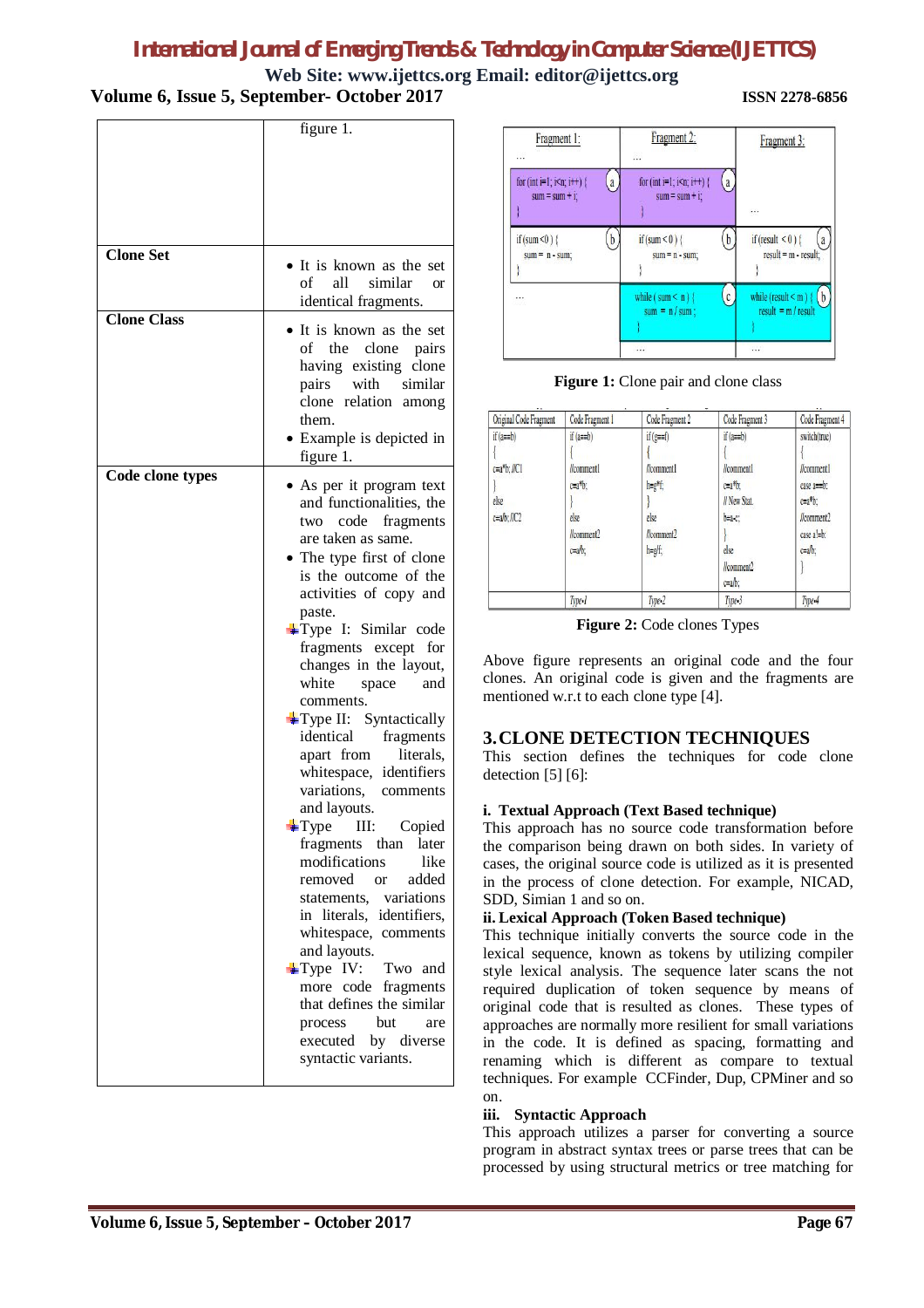# *International Journal of Emerging Trends & Technology in Computer Science (IJETTCS)*

**Web Site: www.ijettcs.org Email: editor@ijettcs.org**

# **Volume 6, Issue 5, September- October 2017 ISSN 2278-6856**

finding the clones. For example: Deckard, Clone Dr and CloneDigger and so on.

#### **iv. Semantic Approach**

This approach has been developed by utilizing the static program because it gives the in-depth data as compare to the syntactic similarity. In different approaches, the provided approach is given in the form of PDG (Program dependency graph) or in the form of statements or expressions but the edges shows the data or control dependencies. For example, GPLAG, Duplix and so on.



**Figure 3:** Process of clone detection

Above figure is representing that a code detector is trying to find the pieces of code that has more similarities in the system source text. The comparison of each clone is done by the detector and the tool support is needed for identifying unique clone.

Figure 3 is defining the general steps in the process of code clone detection.

**Table 2:** Clone Code Classification and techniques

|                        | <b>Text based</b> | <b>Token</b> based | <b>AST</b> based | <b>PDG</b> based |
|------------------------|-------------------|--------------------|------------------|------------------|
| Category               | Textual           | Textual            | Semantic         | Semantic         |
| <b>Supported Clone</b> | Type I            | Type I, II         | Type I, II, III  | Type I, II, III  |
| <b>Complexity</b>      | O(n)              | O(n)               | O(n)             | $O(n^3)$         |
| n Meaning              | Lines of code     | Number of token    | Node of AST      | Node of PDG      |



**Figure 4:** Process of Clone removal

Figure 4 is defining the code clone removal process. After the detection of clone, the conceptual view is seen only [7]. If it is same as the clone which is being detected, than same method will be implied. If the code is static, because it is language independent than a novel method will be applied and if the code is dynamic than the execution is done with the help of tools [8].

#### **4.TECHNIQUES OF CODE CLONE DETECTION FOR DIFFERENT PROPERTIES**

Below table defines the comparison of code clone detection techniques by means of different properties [8]. The comparison has been drawn for text based, token based, tree base, PDG based and Metric based techniques on the basis of representation, transformation, comparison dependent, computational complexity and refactoring opportunities and dependency language properties [9].

|  |  | Table 3: Comparative analysis of code clone detection |
|--|--|-------------------------------------------------------|
|  |  |                                                       |

| techniques w.r.t varied properties |                                                    |                                                                       |                                                                        |                                                               |                                                                                    |
|------------------------------------|----------------------------------------------------|-----------------------------------------------------------------------|------------------------------------------------------------------------|---------------------------------------------------------------|------------------------------------------------------------------------------------|
| <b>Properties</b>                  | <b>Text</b> hased                                  | <b>Token</b> hased                                                    | <b>Tree hased</b>                                                      | <b>PDG</b> based                                              | <b>Metric</b> based                                                                |
| Representation                     | Normalized<br>source code                          | Тn.<br>the<br>representation of<br>tokens                             | in.<br>Shown<br>the<br>abstract syntax<br>tree form                    | Considered<br><b>as</b><br>program<br>dependency<br>graph set | Metrics value set                                                                  |
| <b>Transformation</b>              | <b>Eliminates</b><br>and<br>comments<br>whitespace | Token<br>is<br>produced<br>from<br>the source code.                   | AST is produced<br>from the source<br>code                             | It is produced<br>from the source<br>code                     | For finding the<br>metrics<br>value.<br>AST is produced<br>from the source<br>code |
| Companison<br>dependent            | <b>Token of line</b>                               | Token                                                                 | Node of tree                                                           | Program<br>dependency<br>graph node                           | Metrics value                                                                      |
| Computational<br>complexity        | Algorithm<br>dependent                             | Linear                                                                | <b>Quadratic</b>                                                       | <b>Oua</b> dratic                                             | Linear                                                                             |
| Refactoring<br>opportunities       | Better for exact<br>matches                        | Some<br>post<br>processing<br>required                                | for<br><b>Better</b><br>refactoring as it<br>finds syntactic<br>clones | <b>Better</b><br>for<br>refactoring                           | Manual<br>is<br>inspection<br>hebeen                                               |
| Dependency<br>language             | for<br>Ease<br>adaptability                        | It requires a lexer<br>but no syntactic<br>knowledge<br>is.<br>needed | Parser is needed                                                       | Edge<br>syntactic<br>knowledge and<br>PDG is needed           | Parser is needed                                                                   |

#### **5.CONCLUSION**

Code clone detection is known as a live problem in industry with a lot of work on removing and detecting the clones from the software. But the problem of detection and removal has not been resolved yet. The tools of code clone have to be integrated in standard IDE for having